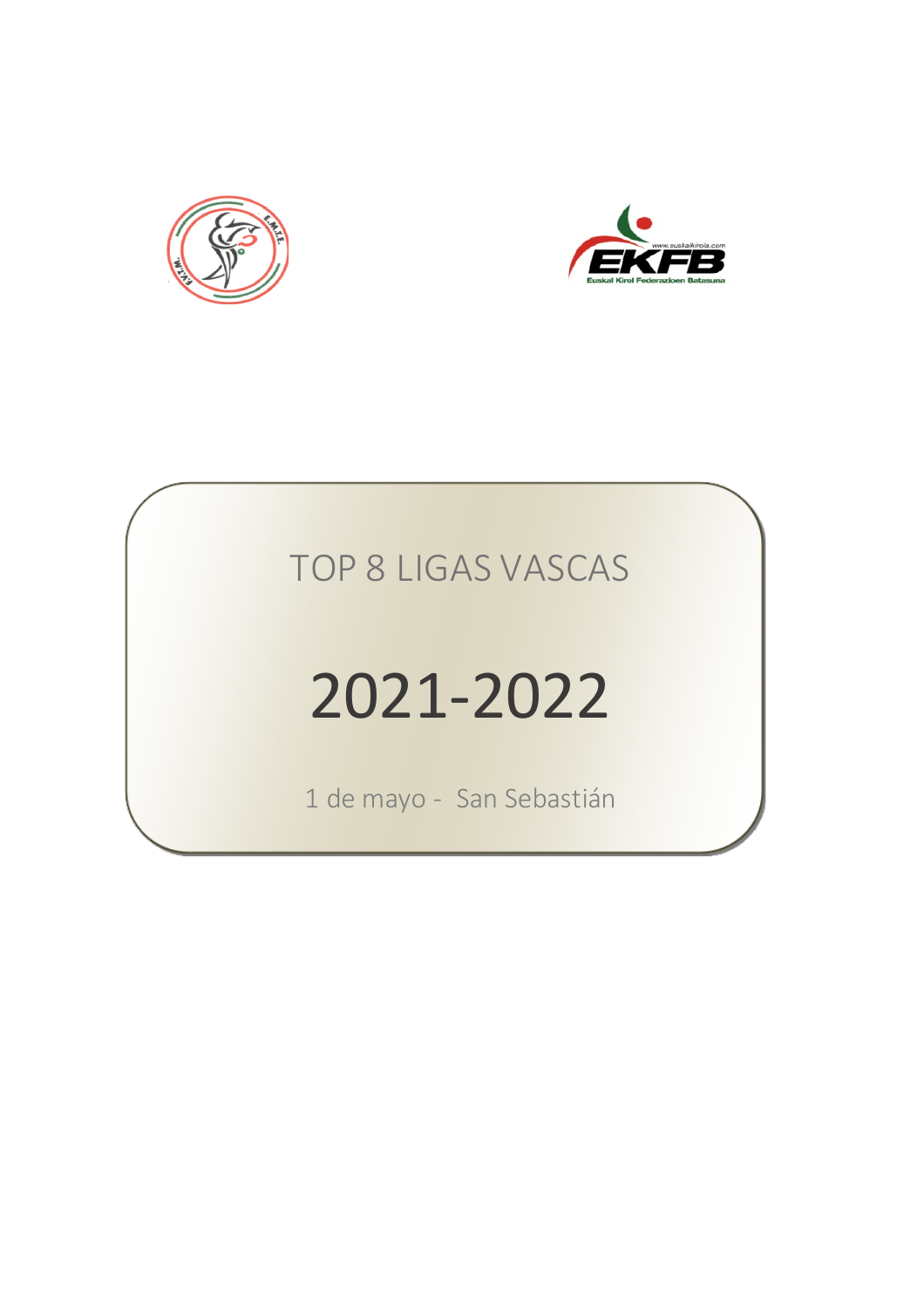## **CUADRO DE HONOR**

#### **DIVISIÓN DE HONOR VASCA**

| <b>JUGADOR</b>      | ICLUB       |
|---------------------|-------------|
| 1º GAIZKA HERROJO   | IGURE TALDE |
| 2º IIBAI PEREZ      | IGURE TALDE |
| 3º ALEJANDRO MORENO | IGURE TALDE |

| PRIMERA DIVISIÓN VASCA |                               |  |  |  |  |  |  |  |
|------------------------|-------------------------------|--|--|--|--|--|--|--|
| <b>JUGADOR</b>         | <b>CLUB</b>                   |  |  |  |  |  |  |  |
| 1º DANEL INCHAUSTI     | <b>ATLÉTICO SAN SEBASTIÁN</b> |  |  |  |  |  |  |  |
| 2º AITOR ANGULO        | <b>GURE TALDE</b>             |  |  |  |  |  |  |  |
| 3º LANDER CERECEDA     | <b>IRUN LEKA ENEA</b>         |  |  |  |  |  |  |  |

|                               | SEGUNDA DIVISIÓN VASCA |                      |  |  |  |  |  |  |
|-------------------------------|------------------------|----------------------|--|--|--|--|--|--|
| <b>CLUB</b><br><b>JUGADOR</b> |                        |                      |  |  |  |  |  |  |
|                               | 1º AXIER FERNÁNDEZ     | <b>CD FORTUNA KE</b> |  |  |  |  |  |  |
|                               | 2º IKER GÓMEZ          | <b>CD FORTUNA KE</b> |  |  |  |  |  |  |
|                               | 3º ERIK RODRÍGUES      | <b>CD FORTUNA KE</b> |  |  |  |  |  |  |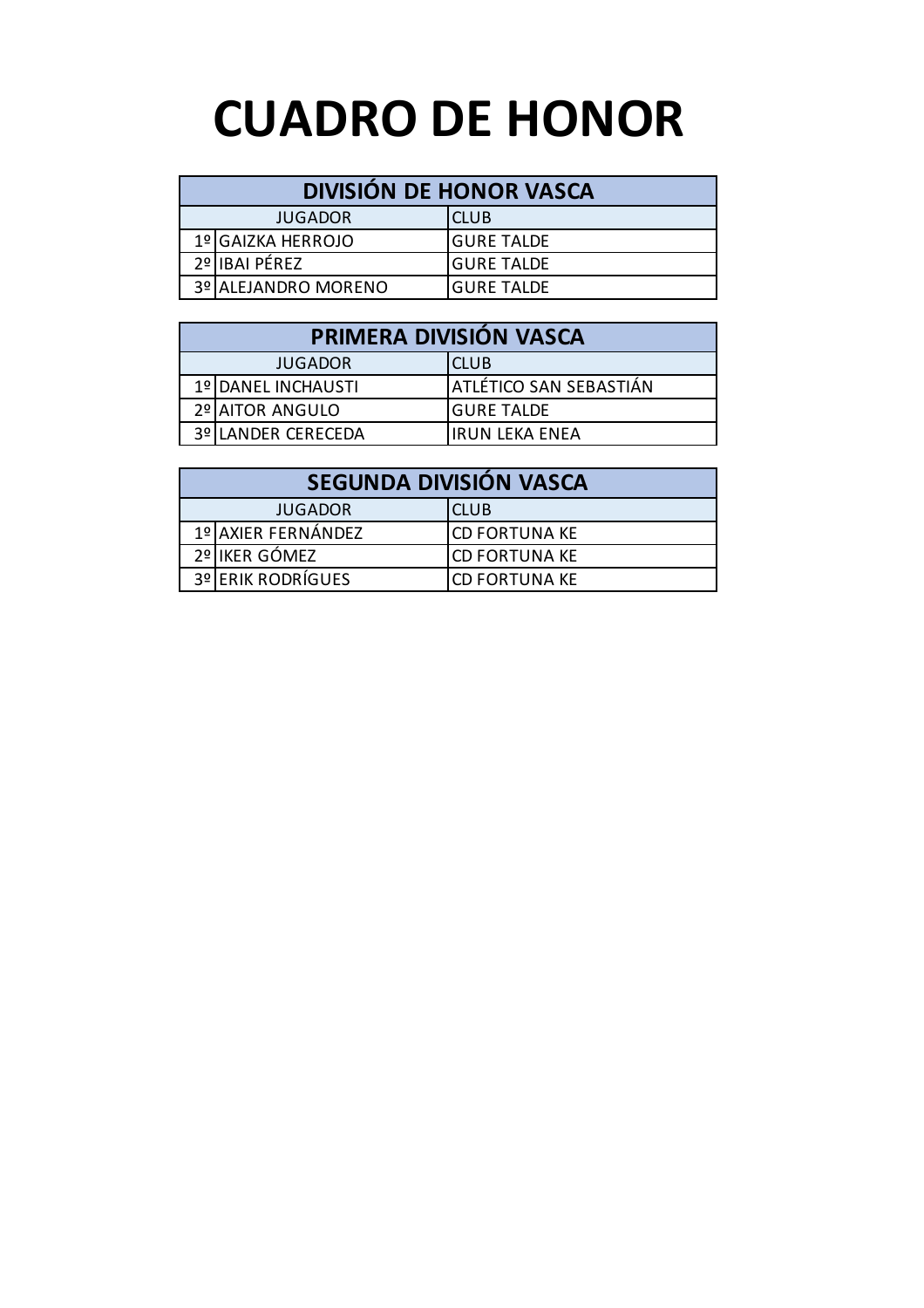| <b>NOMBRE Y APELLIDOS</b>   | <b>CATEGORÍA</b> | <b>CLUB</b>            |
|-----------------------------|------------------|------------------------|
| <b>GAIZKA HERROJO</b>       | <b>DHV</b>       | <b>GURE TALDE</b>      |
| <b>VICTOR SOTO</b>          | <b>DHV</b>       | <b>CD LAUTARO</b>      |
| <b>IBAI PÉREZ</b>           | <b>DHV</b>       | <b>GURE TALDE</b>      |
| <b>ALEJANDRO MORENO</b>     | <b>DHV</b>       | <b>GURE TALDE</b>      |
| <b>SAMUEL MARTÍNEZ</b>      | <b>DHV</b>       | <b>CD LAUTARO</b>      |
| IÑAKI MARTÍNEZ              | <b>DHV</b>       | <b>GASTEIZ</b>         |
| <b>DANEL SÁNCHEZ</b>        | <b>DHV</b>       | <b>BERAUN</b>          |
| <b>EDER CASTRESANA</b>      | <b>DHV</b>       | <b>GURE TALDE</b>      |
| <b>FERNANDO OTEO</b>        | <b>PDV</b>       | <b>GURE TALDE</b>      |
| <b>IKER ARETXAGA</b>        | <b>PDV</b>       | <b>BASAURI</b>         |
| <b>AITOR ANGULO</b>         | <b>PDV</b>       | <b>GURE TALDE</b>      |
| <b>JOSE ANTONIO BLANCO</b>  | <b>PDV</b>       | <b>CD LAUTARO</b>      |
| <b>MIKEL DEL BLANCO</b>     | <b>PDV</b>       | <b>GURE TALDE</b>      |
| <b>DANEL INCHAUSTI</b>      | <b>PDV</b>       | ATLÉTICO SAN SEBASTIÁN |
| <b>LANDER CERECEDA</b>      | <b>PDV</b>       | <b>IRUN LEKA ENEA</b>  |
| <b>MIGUEL ALONSO</b>        | <b>PDV</b>       | CD TM PEÑASKAL         |
| <b>AXIER FERNÁNDEZ</b>      | <b>SDV</b>       | <b>CD FORTUNA KE</b>   |
| <b>ERIK RODRÍGUES</b>       | <b>SDV</b>       | <b>CD FORTUNA KE</b>   |
| <b>GARIKOITZ MENDIZABAL</b> | <b>SDV</b>       | <b>CD FORTUNA KE</b>   |
| <b>IKER GÓMEZ</b>           | <b>SDV</b>       | <b>CD FORTUNA KE</b>   |
| <b>XABI MARTÍN</b>          | <b>SDV</b>       | <b>CD FORTUNA KE</b>   |
| <b>VICENTE LUIS GORDO</b>   | <b>SDV</b>       | <b>GASTEIZ</b>         |
| <b>HECTOR LAJUSTICIA</b>    | <b>SDV</b>       | UNIVERSIDAD DE NAVARRA |
| <b>VICTOR URIARTE</b>       | <b>SDV</b>       | <b>GURE TALDE</b>      |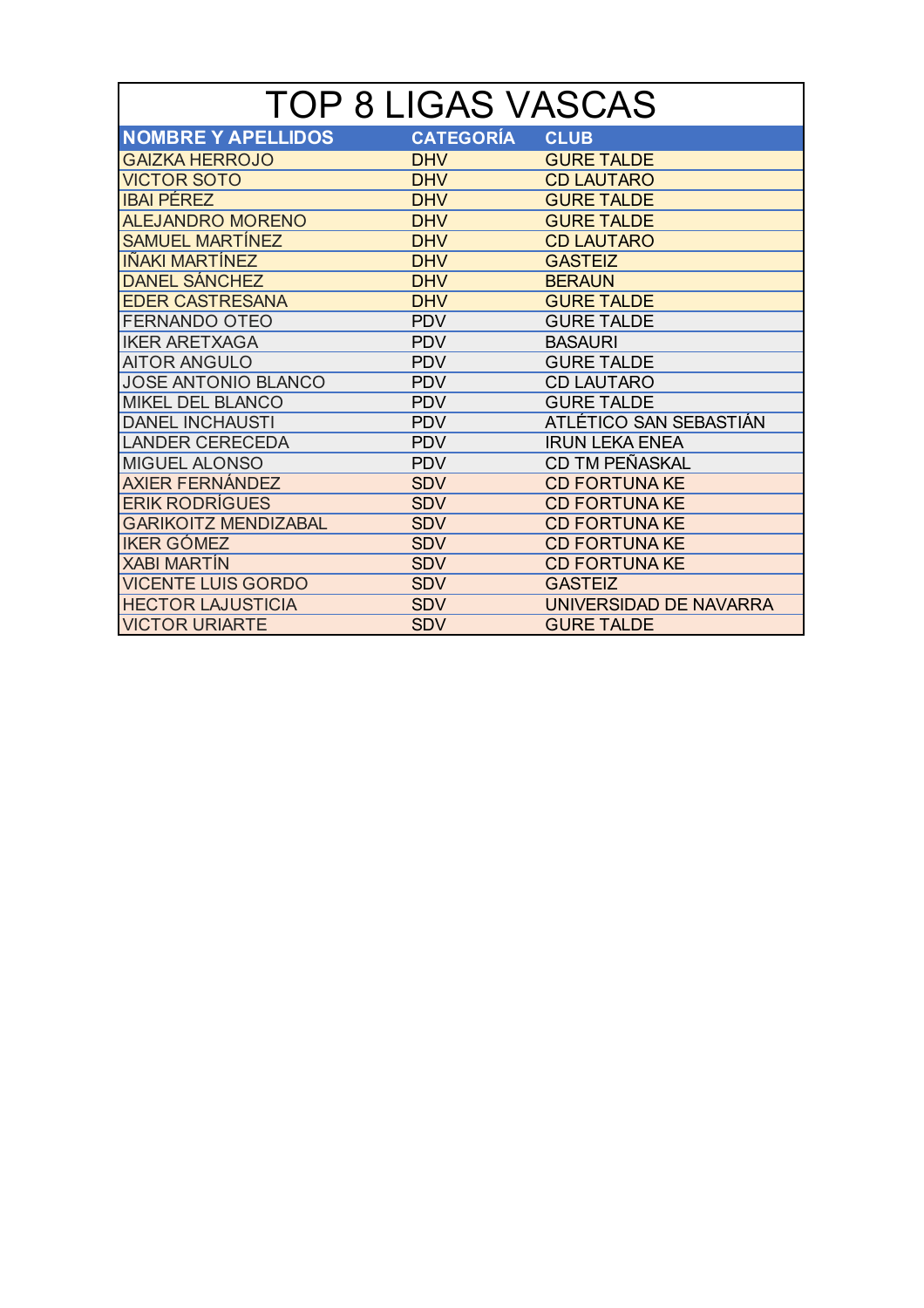### **DOMINGO 1 DE MAYO PIO BAROJA**

|             | <b>MESA</b>                                                                  |                    |                           |                 |                  |                 |       |       |  |  |  |
|-------------|------------------------------------------------------------------------------|--------------------|---------------------------|-----------------|------------------|-----------------|-------|-------|--|--|--|
| <b>HORA</b> | $6\phantom{1}$<br>2 <sup>1</sup><br>$\mathbf{3}$<br>$5\phantom{1}$<br>1<br>4 |                    |                           |                 |                  |                 |       |       |  |  |  |
| 10:00       |                                                                              |                    |                           |                 |                  |                 | 10:00 |       |  |  |  |
| 10:20       |                                                                              |                    |                           |                 |                  |                 | 10:20 |       |  |  |  |
| 10:40       |                                                                              |                    |                           |                 |                  |                 | 10:40 |       |  |  |  |
| 11:00       |                                                                              | DHV G <sub>2</sub> |                           |                 | SDV G2           | 11:00           |       |       |  |  |  |
| 11:20       | DHV G1                                                                       |                    |                           | PDV G1          | PDV G2           | SDV G1          |       | 11:20 |  |  |  |
| 11:40       |                                                                              |                    |                           |                 |                  |                 | 11:40 |       |  |  |  |
| 12:00       |                                                                              |                    |                           |                 |                  |                 | 12:00 |       |  |  |  |
| 12:20       |                                                                              |                    |                           |                 |                  |                 | 12:20 |       |  |  |  |
| 12:40       | <b>1-8 DHV</b>                                                               | <b>1-8 DHV</b>     | <b>1-8 PDV</b>            | <b>1-8 PDV</b>  | <b>1-8 SDV</b>   | <b>1-8 SDV</b>  | 12:40 |       |  |  |  |
| 13:10       | <b>1-8 DHV</b>                                                               | <b>1-8 DHV</b>     | <b>1-8 PDV</b>            | <b>1-8 PDV</b>  | <b>1-8 SDV</b>   | <b>1-8 SDV</b>  | 13:10 |       |  |  |  |
| 13:40       | <b>SEMI DHV</b>                                                              | <b>SEMI DHV</b>    | <b>SEMI PDV</b>           | <b>SEMI PDV</b> | <b>SEMI SDV</b>  | <b>SEMI SDV</b> | 13:40 |       |  |  |  |
| 14:10       | <b>FINAL DHV</b>                                                             | $3°-4°$ DHV        | <b>FINAL PDV</b>          | 3°-4° PDV       | <b>FINAL SDV</b> | $3°-4°$ SDV     | 14:10 |       |  |  |  |
| 14:40       |                                                                              |                    | <b>ENTREGA DE TROFEOS</b> |                 |                  |                 | 14:40 |       |  |  |  |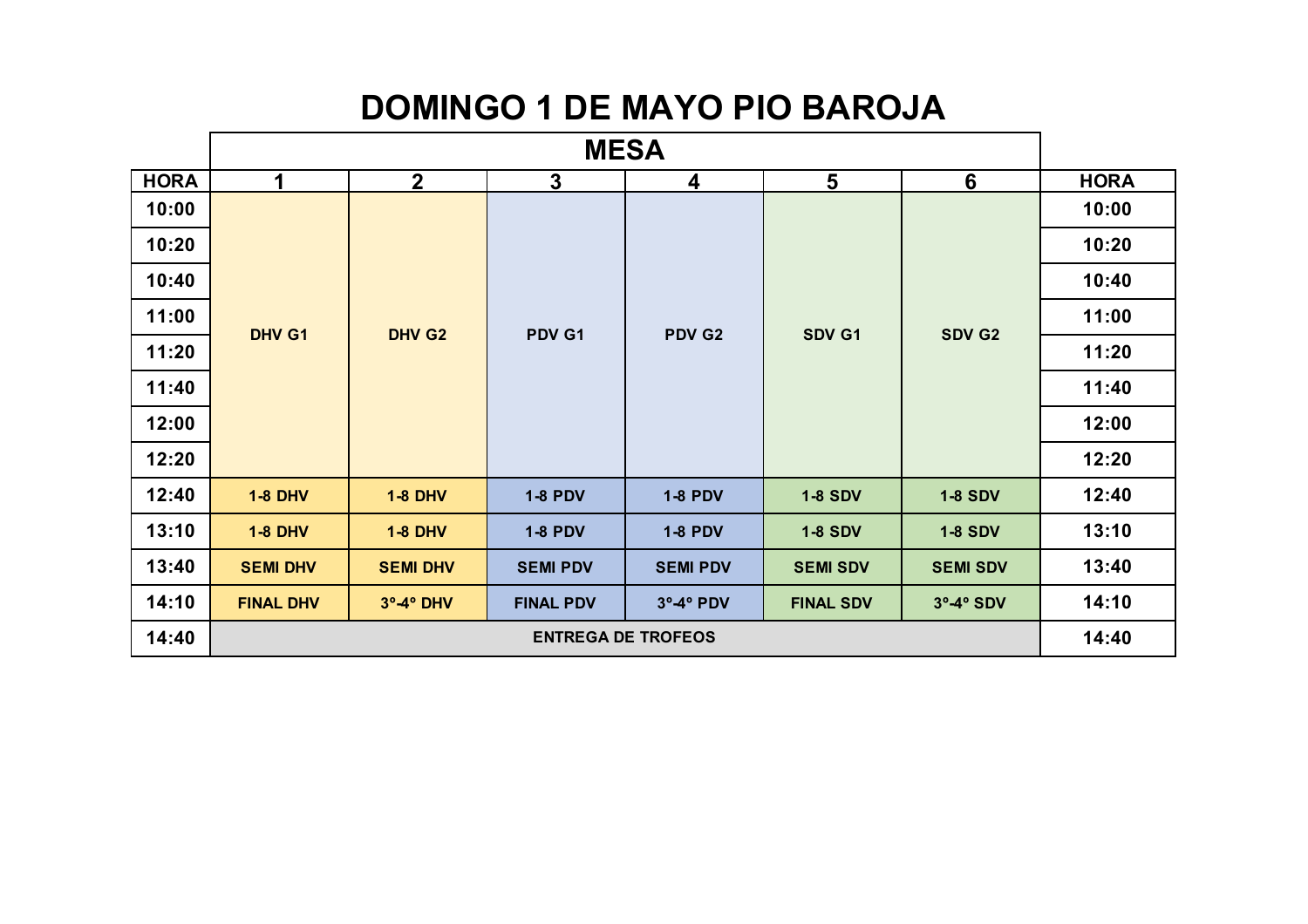#### **CUADRO FINAL TOP 8 LIGAS VASCAS**

**DIVISIÓN DE HONOR VASCA**

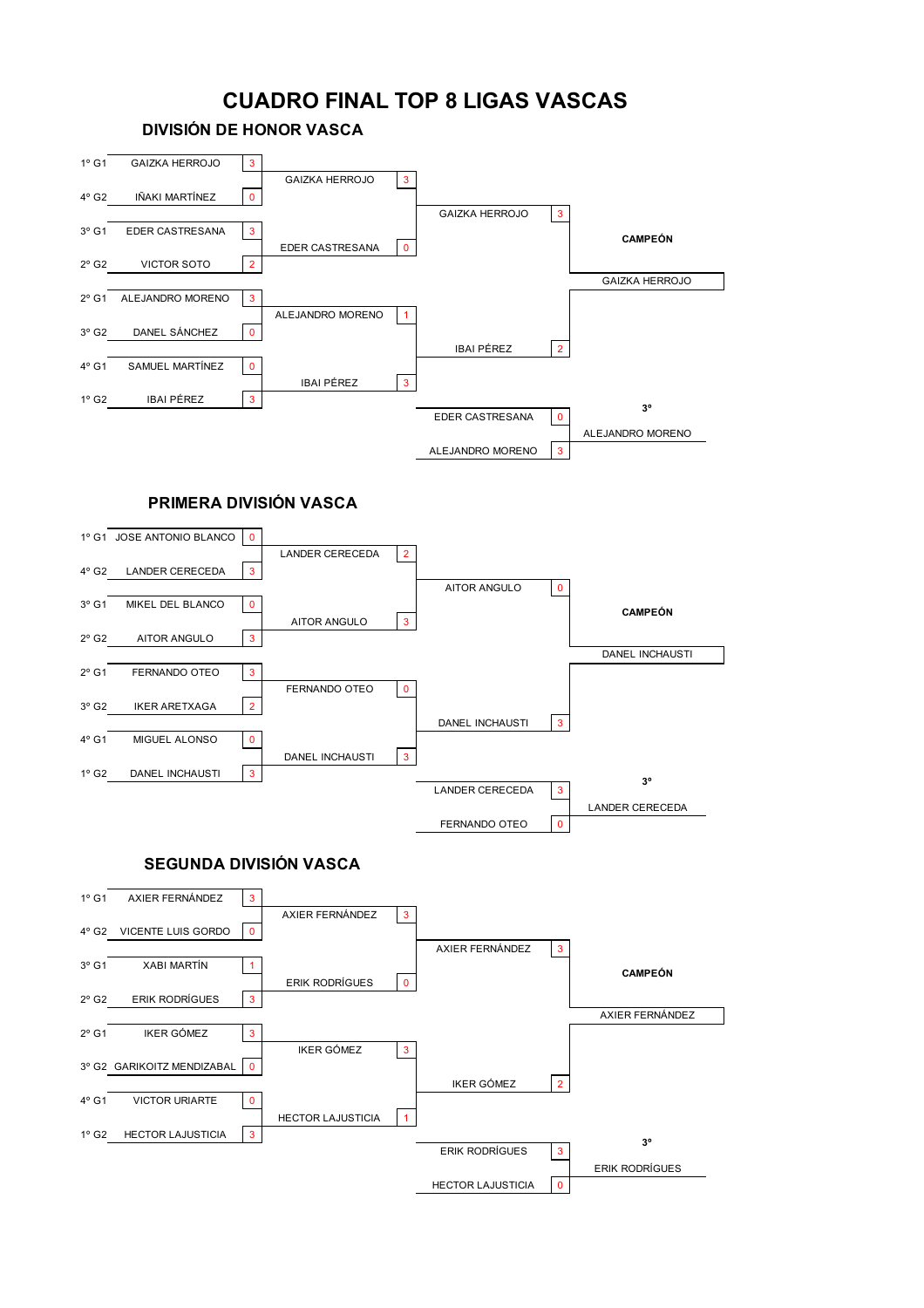### **DIVISIÓN DE HONOR VASCA**

| LOCAL DE JUEGO:         | <b>PIO BAROJA</b>            |                   | $1$ -may-22<br>FECHA: |       |  |  |
|-------------------------|------------------------------|-------------------|-----------------------|-------|--|--|
| GRUPO:                  | MESA N°:                     |                   | HORA:                 | 10:00 |  |  |
| <b>JUGADORES</b>        | <b>Nº LICENCIA</b><br>D.N.I. | <b>CLUB</b>       |                       |       |  |  |
| <b>GAIZKA HERROJO</b>   |                              |                   | <b>GURE TALDE</b>     |       |  |  |
| <b>ALEJANDRO MORENO</b> |                              | <b>GURE TALDE</b> |                       |       |  |  |
| SAMUEL MARTINEZ         |                              | <b>CD LAUTARO</b> |                       |       |  |  |
| <b>IEDER CASTRESANA</b> |                              |                   | <b>GURE TALDE</b>     |       |  |  |

| Arbitro          |   | <b>JUGADORES</b>        |    |    |    |    |    | <b>RESULTADO</b> | <b>GANADOR</b>        |
|------------------|---|-------------------------|----|----|----|----|----|------------------|-----------------------|
| SAMUEL MARTÍNEZ  | 4 | <b>EDER CASTRESANA</b>  | 4  | 6  |    |    | 9  |                  |                       |
|                  |   | <b>GAIZKA HERROJO</b>   | 11 | 11 | 5  | 8  | 11 |                  | <b>GAIZKA HERROJO</b> |
| EDER CASTRESANA  | 3 | SAMUEL MARTÍNEZ         | 8  | 9  | 4  |    |    |                  |                       |
|                  | 2 | <b>ALEJANDRO MORENO</b> | 11 | 11 | 11 |    |    |                  | ALEJANDRO MORENO      |
| ALEJANDRO MORENO |   | <b>SAMUEL MARTÍNEZ</b>  | 4  | 2  | 5  |    |    | 0                |                       |
|                  |   | <b>GAIZKA HERROJO</b>   | 11 | 11 | 11 |    |    |                  | <b>GAIZKA HERROJO</b> |
| GAIZKA HERROJO   | 4 | <b>EDER CASTRESANA</b>  | 10 | 8  | 6  |    |    |                  |                       |
|                  | 2 | <b>ALEJANDRO MORENO</b> | 12 | 11 | 11 |    |    |                  | ALEJANDRO MORENO      |
| ALEJANDRO MORENO |   | <b>EDER CASTRESANA</b>  | 11 | 11 | 8  | 11 |    | з                | EDER CASTRESANA       |
|                  | 3 | SAMUEL MARTÍNEZ         | 9  | 6  |    | 9  |    |                  |                       |
| EDER CASTRESANA  |   | <b>ALEJANDRO MORENO</b> | 9  | 6  | 11 | 7  |    |                  |                       |
|                  |   | <b>GAIZKA HERROJO</b>   | 11 |    |    | 11 |    |                  | <b>GAIZKA HERROJO</b> |

|                  | <b>PUNTOS</b> |    | JUEGOS TANTOS CLASIFICACIO |
|------------------|---------------|----|----------------------------|
| GAIZKA HERROJO   |               |    |                            |
| ALEJANDRO MORENO |               | 00 |                            |
| SAMUEL MARTÍNEZ  |               |    |                            |
| ⊢                |               | 06 |                            |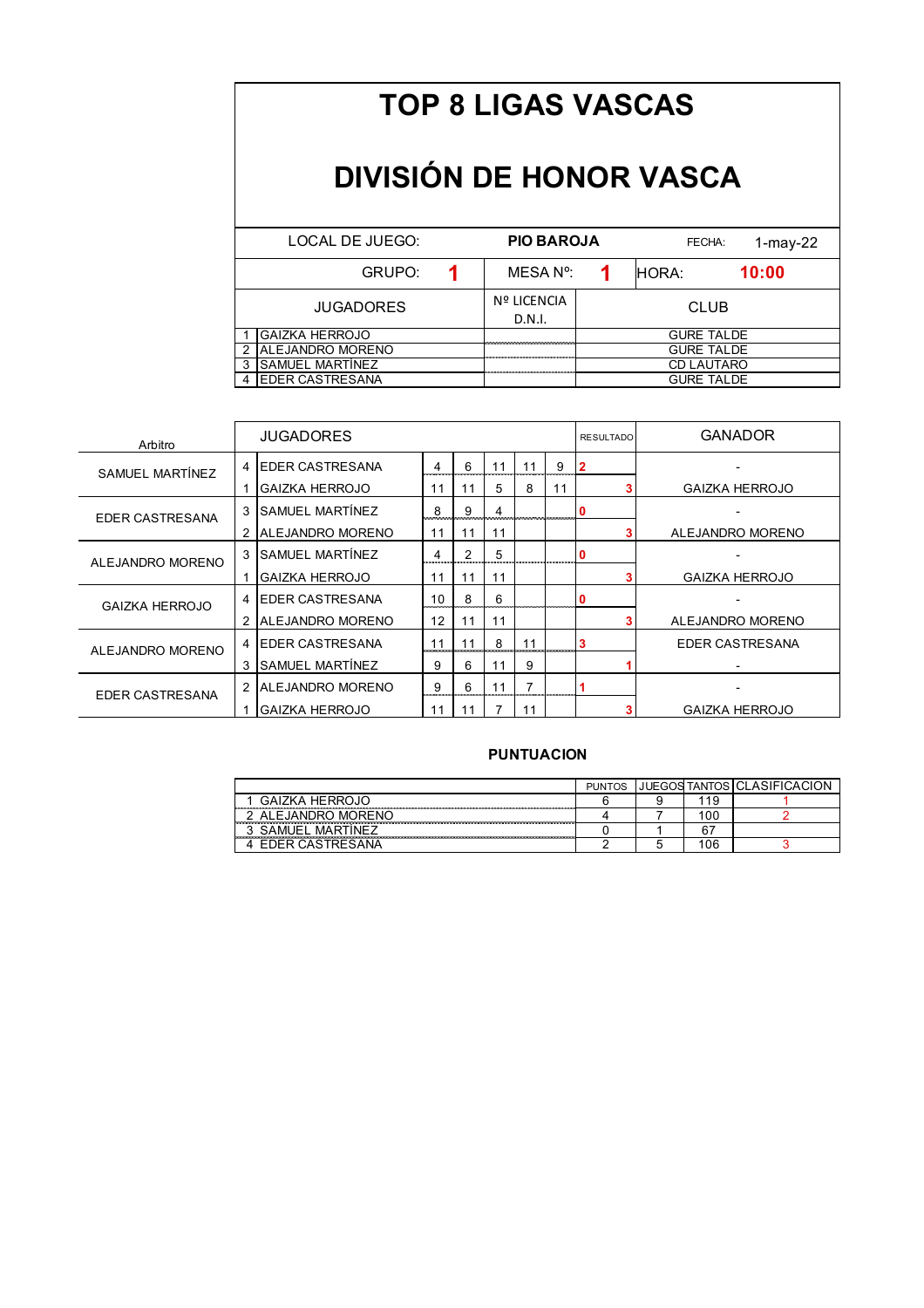### **DIVISIÓN DE HONOR VASCA**

| LOCAL DE JUEGO:    |   | <b>PIO BAROJA</b>            |             |  |       | $1$ -may-22<br>FECHA: |  |
|--------------------|---|------------------------------|-------------|--|-------|-----------------------|--|
| GRUPO:             | 2 | MESA N°:                     | 2           |  | HORA: | 10:00                 |  |
| <b>JUGADORES</b>   |   | <b>Nº LICENCIA</b><br>D.N.I. | <b>CLUB</b> |  |       |                       |  |
| <b>VICTOR SOTO</b> |   |                              |             |  |       | <b>CD LAUTARO</b>     |  |
| IBAI PÉREZ         |   | <b>GURE TALDE</b>            |             |  |       |                       |  |
| IÑAKI MARTÍNEZ     |   | <b>GASTEIZ</b>               |             |  |       |                       |  |
| DANEL SÁNCHEZ      |   | <b>BERAUN</b>                |             |  |       |                       |  |

| Arbitro           |                | <b>JUGADORES</b>   |               |    |    |                |    | <b>RESULTADO</b> | <b>GANADOR</b>     |
|-------------------|----------------|--------------------|---------------|----|----|----------------|----|------------------|--------------------|
| IÑAKI MARTÍNEZ    | 4              | DANEL SÁNCHEZ      | 12<br>annon a | 10 | 8  | 11             | 5  |                  |                    |
|                   |                | <b>VICTOR SOTO</b> | 10            | 12 | 11 | $\overline{7}$ | 11 |                  | <b>VICTOR SOTO</b> |
| DANEL SÁNCHEZ     | 3              | IÑAKI MARTÍNEZ     | 5             | 11 |    | 8              |    |                  |                    |
|                   | 2              | <b>IBAI PÉREZ</b>  | 11            | 8  | 11 | 11             |    |                  | <b>IBAI PÉREZ</b>  |
| <b>IBAI PÉREZ</b> | 3              | IÑAKI MARTÍNEZ     | 4             | 6  | 12 |                |    |                  |                    |
|                   |                | <b>VICTOR SOTO</b> | 11            | 11 | 14 |                |    |                  | VICTOR SOTO        |
| VICTOR SOTO       | 4              | DANEL SÁNCHEZ      | 5             | 6  | 11 | 3              |    |                  |                    |
|                   | 2              | <b>IBAI PÉREZ</b>  | 11            | 11 | 9  | 11             |    |                  | <b>IBAI PÉREZ</b>  |
| <b>IBAI PÉREZ</b> |                | DANEL SÁNCHEZ      | 13            | 9  | 11 | 11             |    |                  | DANEL SÁNCHEZ      |
|                   | 3              | IÑAKI MARTÍNEZ     | 11            | 11 | 5  | 9              |    |                  |                    |
| DANEL SÁNCHEZ     | $\overline{2}$ | <b>IBAI PÉREZ</b>  | 9             | 8  | 11 | 11             | 11 |                  | <b>IBAI PÉREZ</b>  |
|                   |                | <b>VICTOR SOTO</b> | 11            | 11 | 8  | 5              | 6  |                  |                    |

|                                                                                           | <b>PUNTOS</b> |          | JUEGOS TANTOS CLASIFICACIO |
|-------------------------------------------------------------------------------------------|---------------|----------|----------------------------|
| VICTOR<br>Looseway.com/www.com/www.com/www.com/www.com/www.com/www.com/www.com/www.com/ww |               |          |                            |
| IBAI PÉREZ                                                                                |               | ີ        |                            |
| MARTINEZ<br><b>INAKI</b>                                                                  |               | 89       |                            |
| )AN⊢`                                                                                     |               | <b>.</b> |                            |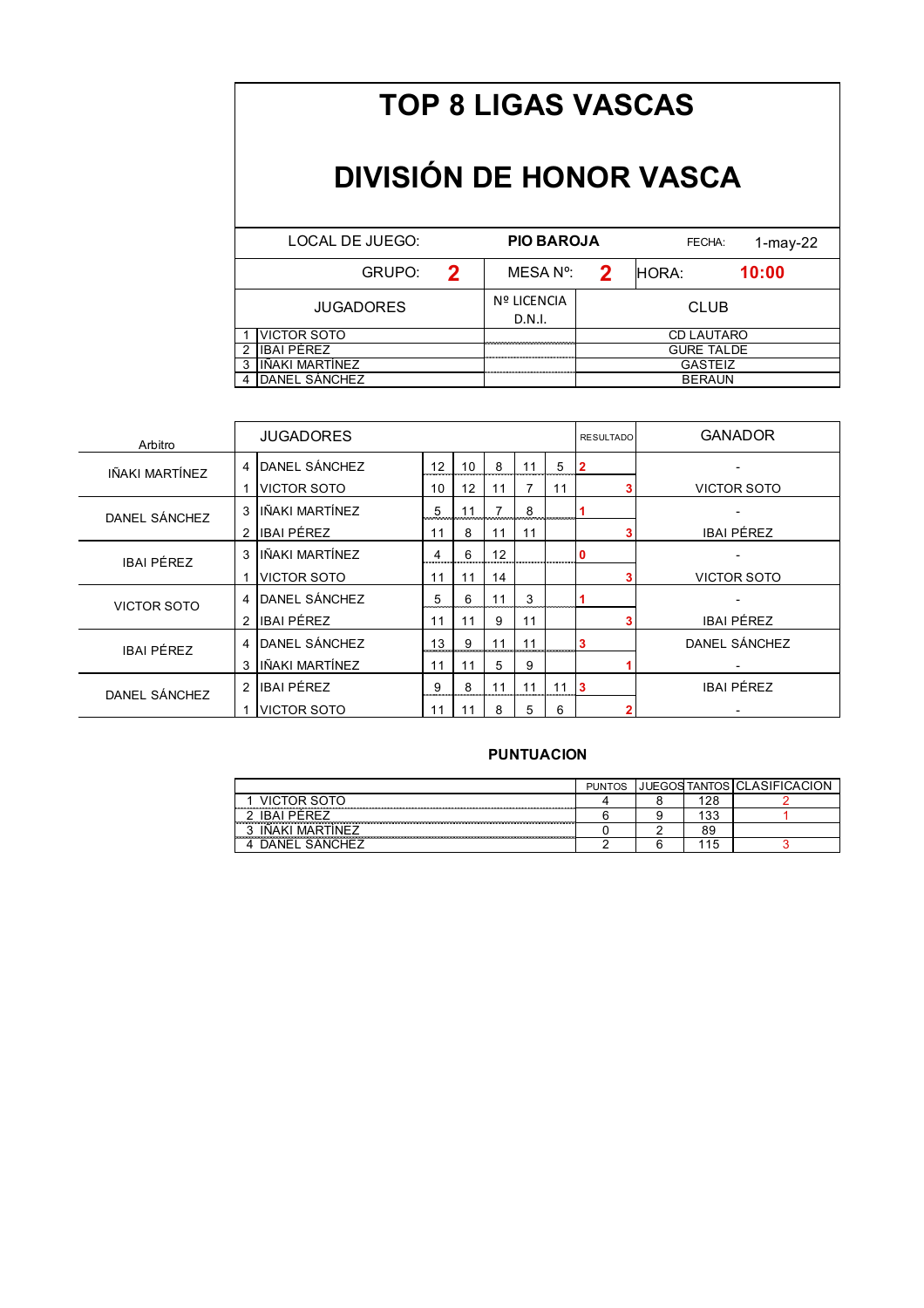#### **PRIMERA DIVISIÓN VASCA**

| LOCAL DE JUEGO:            |                        | <b>PIO BAROJA</b>            |                   |  | 1-may-22<br>FECHA: |  |  |
|----------------------------|------------------------|------------------------------|-------------------|--|--------------------|--|--|
| GRUPO:                     | 3<br>MESA N°:<br>HORA: |                              |                   |  | 10:00              |  |  |
| <b>JUGADORES</b>           |                        | <b>Nº LICENCIA</b><br>D.N.I. | <b>CLUB</b>       |  |                    |  |  |
| <b>IFERNANDO OTEO</b>      |                        |                              |                   |  | <b>GURE TALDE</b>  |  |  |
| <b>JOSE ANTONIO BLANCO</b> |                        |                              | <b>CD LAUTARO</b> |  |                    |  |  |
| <b>MIKEL DEL BLANCO</b>    |                        |                              | <b>GURE TALDE</b> |  |                    |  |  |
| <b>IMIGUEL ALONSO</b>      |                        |                              | CD TM PEÑASKAL    |  |                    |  |  |

| Arbitro                    | <b>JUGADORES</b> |                            |    |    |    |    |    | <b>RESULTADO</b> | <b>GANADOR</b>             |
|----------------------------|------------------|----------------------------|----|----|----|----|----|------------------|----------------------------|
| MIKEL DEL BLANCO           | 4                | <b>IMIGUEL ALONSO</b>      | 8  | 8  | 14 |    |    |                  |                            |
|                            |                  | FERNANDO OTEO              | 11 | 11 | 16 |    |    |                  | FERNANDO OTEO              |
| MIGUEL ALONSO              | 3                | <b>MIKEL DEL BLANCO</b>    | 6  | 12 |    | 11 |    |                  |                            |
|                            | 2                | <b>JOSE ANTONIO BLANCO</b> | 11 | 10 | 11 | 6  | 11 |                  | <b>JOSE ANTONIO BLANCO</b> |
| JOSE ANTONIO BLANCO        |                  | <b>IMIKEL DEL BLANCO</b>   | 9  | 10 | 11 | 11 | 12 |                  | MIKEL DEL BLANCO           |
|                            |                  | FERNANDO OTEO              | 11 | 12 | 8  | 5  | 10 |                  |                            |
| FERNANDO OTEO              | 4                | <b>IMIGUEL ALONSO</b>      | 5  | 11 | 12 | 6  | 6  |                  |                            |
|                            | 2                | <b>JOSE ANTONIO BLANCO</b> | 11 | 7  | 10 | 11 | 11 |                  | <b>JOSE ANTONIO BLANCO</b> |
| <b>JOSE ANTONIO BLANCO</b> | 4                | <b>MIGUEL ALONSO</b>       | 9  | 13 | 11 | 13 |    |                  | MIGUEL ALONSO              |
|                            | 3                | <b>IMIKEL DEL BLANCO</b>   | 11 | 11 | 5  | 11 |    |                  |                            |
| MIGUEL ALONSO              | $\overline{2}$   | <b>JOSE ANTONIO BLANCO</b> | 11 | 12 | 11 |    |    |                  | <b>JOSE ANTONIO BLANCO</b> |
|                            |                  | FERNANDO OTEO              | 6  | 10 |    |    |    |                  |                            |

|           |                     | <b>PUNTOS</b> |              | JUEGOS TANTOS CLASIFICAC. |
|-----------|---------------------|---------------|--------------|---------------------------|
| ▵         | FERNANDO OTEO       |               | $\mathbf{u}$ |                           |
|           | OSE ANTONIO BLANCO  |               | $\sim$<br>ີ  |                           |
| -20.<br>v | DEL BLANCO<br>MIKEL |               | $\sim$       |                           |
|           | MIGUEL<br>AI        |               | ี            |                           |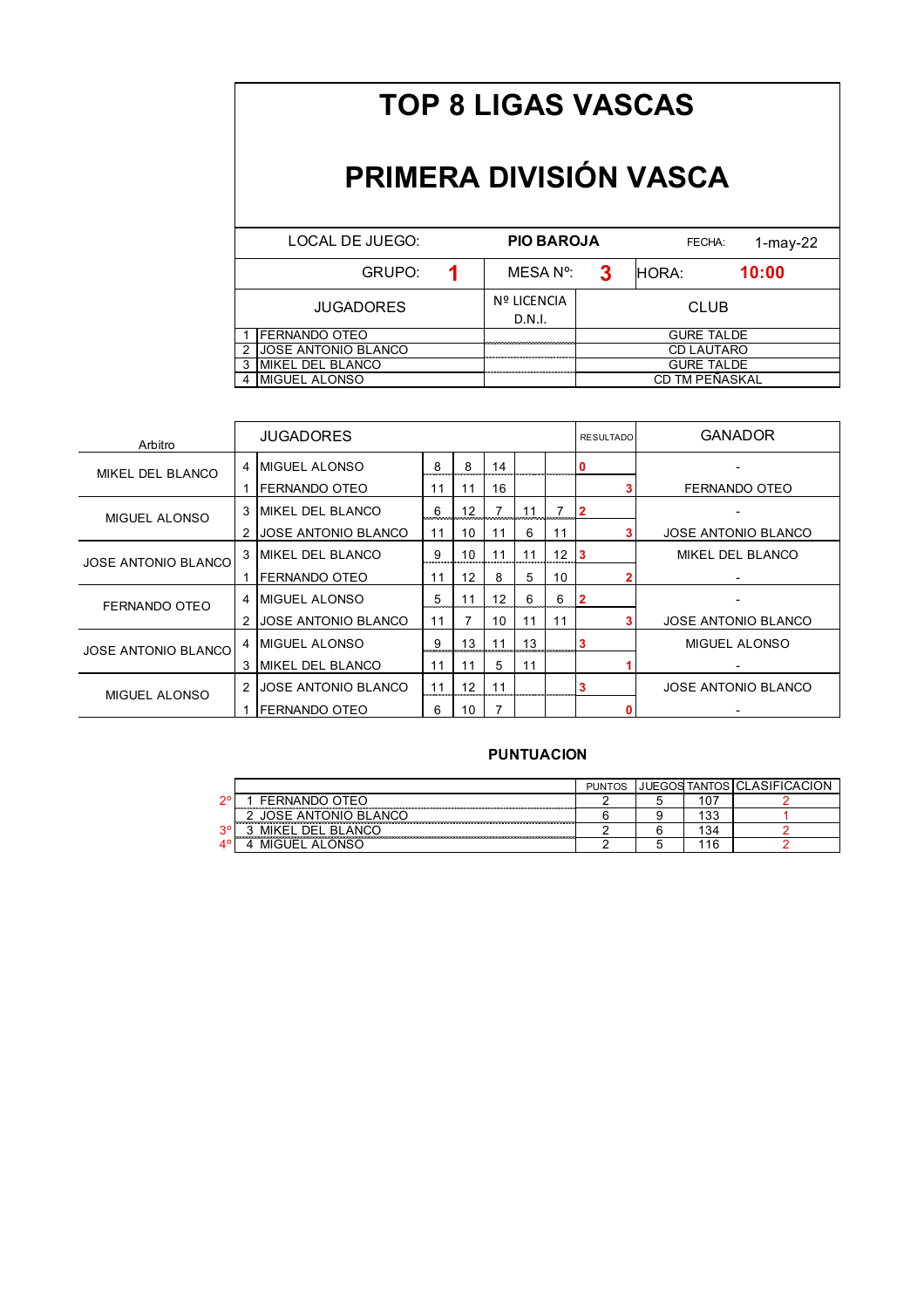#### **PRIMERA DIVISIÓN VASCA**

| LOCAL DE JUEGO:        |   | <b>PIO BAROJA</b>            |                        | 1-may-22<br>FECHA: |  |  |  |  |  |
|------------------------|---|------------------------------|------------------------|--------------------|--|--|--|--|--|
| GRUPO:                 | 2 | MESA N°:                     |                        | 10:00              |  |  |  |  |  |
| <b>JUGADORES</b>       |   | <b>Nº LICENCIA</b><br>D.N.I. |                        | <b>CLUB</b>        |  |  |  |  |  |
| <b>IKER ARETXAGA</b>   |   |                              |                        | <b>BASAURI</b>     |  |  |  |  |  |
| <b>AITOR ANGULO</b>    |   |                              | <b>GURE TALDE</b>      |                    |  |  |  |  |  |
| <b>DANEL INCHAUSTI</b> |   |                              | ATLÉTICO SAN SEBASTIÁN |                    |  |  |  |  |  |
| <b>LANDER CERECEDA</b> |   |                              | <b>IRUN LEKA ENEA</b>  |                    |  |  |  |  |  |

| Arbitro                |   | <b>JUGADORES</b>        |    | <b>RESULTADO</b>  | <b>GANADOR</b> |    |  |                        |
|------------------------|---|-------------------------|----|-------------------|----------------|----|--|------------------------|
| DANEL INCHAUSTI        | 4 | <b>ILANDER CERECEDA</b> | 13 | 10                | 9              |    |  |                        |
|                        |   | <b>IKER ARETXAGA</b>    | 15 | $12 \overline{ }$ | 11             |    |  | <b>IKER ARETXAGA</b>   |
| <b>LANDER CERECEDA</b> | 3 | <b>IDANEL INCHAUSTI</b> | 11 | 7                 | 11             | 11 |  | DANEL INCHAUSTI        |
|                        | 2 | <b>AITOR ANGULO</b>     |    | 11                | 9              |    |  |                        |
| AITOR ANGULO           | 3 | <b>IDANEL INCHAUSTI</b> | 11 | 9                 | 11             | 11 |  | DANEL INCHAUSTI        |
|                        |   | <b>IKER ARETXAGA</b>    | 8  | 11                |                |    |  |                        |
| <b>IKER ARETXAGA</b>   | 4 | LANDER CERECEDA         | 11 | 5                 | 6              | 10 |  |                        |
|                        | 2 | <b>AITOR ANGULO</b>     | 7  | 11                | 11             | 12 |  | AITOR ANGULO           |
| AITOR ANGULO           | 4 | LANDER CERECEDA         | 5  |                   | 11             |    |  |                        |
|                        | 3 | DANEL INCHAUSTI         | 11 | 11                |                | 11 |  | <b>DANEL INCHAUSTI</b> |
| LANDER CERECEDA        | 2 | <b>AITOR ANGULO</b>     | 15 | 11                | 11             |    |  | AITOR ANGULO           |
|                        |   | <b>IIKER ARETXAGA</b>   | 13 |                   | 6              |    |  |                        |

|                          | <b>PUNTOS</b> |    | <b>JUEGOS TANTOS CLASIFICAC</b> |
|--------------------------|---------------|----|---------------------------------|
| <b>IKER ARETXAGA</b>     |               |    |                                 |
| <b>AITOR ANGUL</b>       |               |    |                                 |
| <b>DANEL INCHAUSTI</b>   |               |    |                                 |
| <b>JER CERECE</b><br>ANI |               | 94 |                                 |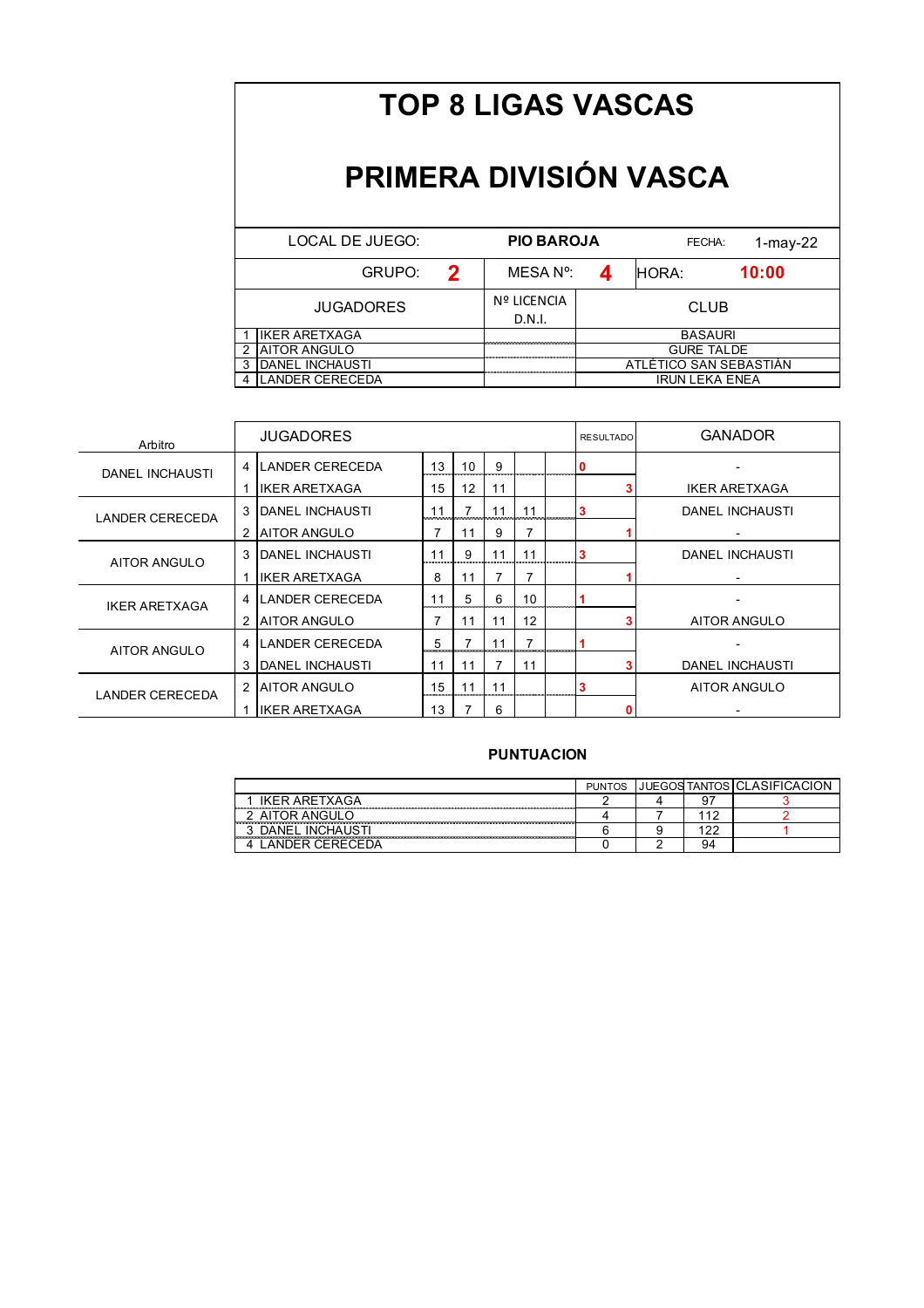#### **SEGUNDA DIVISIÓN VASCA**

| LOCAL DE JUEGO:  | <b>PIO BAROJA</b>            |                      | FECHA:      | 1-may-22 |  |  |  |
|------------------|------------------------------|----------------------|-------------|----------|--|--|--|
| GRUPO:           | MESA N°:                     | 5                    | HORA:       | 10:00    |  |  |  |
| <b>JUGADORES</b> | <b>Nº LICENCIA</b><br>D.N.I. |                      | <b>CLUB</b> |          |  |  |  |
| AXIER FERNÁNDEZ  |                              | <b>CD FORTUNA KE</b> |             |          |  |  |  |
| IKER GÓMEZ       |                              | <b>CD FORTUNA KE</b> |             |          |  |  |  |
| XABI MARTÍN      |                              | <b>CD FORTUNA KE</b> |             |          |  |  |  |
| VICTOR URIARTE   |                              | <b>GURE TALDE</b>    |             |          |  |  |  |

| Arbitro               |   | <b>JUGADORES</b>      |                |    | <b>RESULTADO</b> | <b>GANADOR</b> |  |                    |
|-----------------------|---|-----------------------|----------------|----|------------------|----------------|--|--------------------|
| <b>XABI MARTÍN</b>    | 4 | <b>VICTOR URIARTE</b> | $\overline{2}$ | 8  | 11               |                |  |                    |
|                       |   | AXIER FERNÁNDEZ       | 11             | 11 | 13               |                |  | AXIER FERNÁNDEZ    |
| <b>VICTOR URIARTE</b> | 3 | <b>XABI MARTÍN</b>    | 4              | 11 | 7                | 8              |  |                    |
|                       | 2 | <b>IKER GÓMEZ</b>     | 11             | 9  | 11               | 11             |  | <b>IKER GÓMEZ</b>  |
| <b>IKER GÓMEZ</b>     | 3 | <b>XABI MARTÍN</b>    | 9              | 7  | 11               | 4              |  |                    |
|                       |   | AXIER FERNÁNDEZ       | 11             | 11 | 6                | 11             |  | AXIER FERNÁNDEZ    |
| AXIER FERNÁNDEZ       | 4 | <b>VICTOR URIARTE</b> | 5              | 3  | 8                |                |  |                    |
|                       |   | 2 IKER GÓMEZ          | 11             | 11 | 11               |                |  | <b>IKER GÓMEZ</b>  |
| IKER GÓMEZ            | 4 | <b>VICTOR URIARTE</b> | 12             | 6  | 4                |                |  |                    |
|                       | 3 | <b>XABI MARTÍN</b>    | 14             | 11 | 11               |                |  | <b>XABI MARTÍN</b> |
| <b>VICTOR URIARTE</b> | 2 | IKER GÓMEZ            | 8              | 5  | 9                |                |  |                    |
|                       |   | AXIER FERNÁNDEZ       | 11             | 11 | 11               |                |  | AXIER FERNÁNDEZ    |

|                 | <b>PUNTOS</b> |    | JUEGOS TANTOS CLASIFICACIO |
|-----------------|---------------|----|----------------------------|
| AXIER FERNANDEZ |               |    |                            |
| IKER GÓMEZ      |               |    |                            |
| 3 XABI MARTÍN   |               |    |                            |
| <b>JRIARTF</b>  |               | 59 |                            |